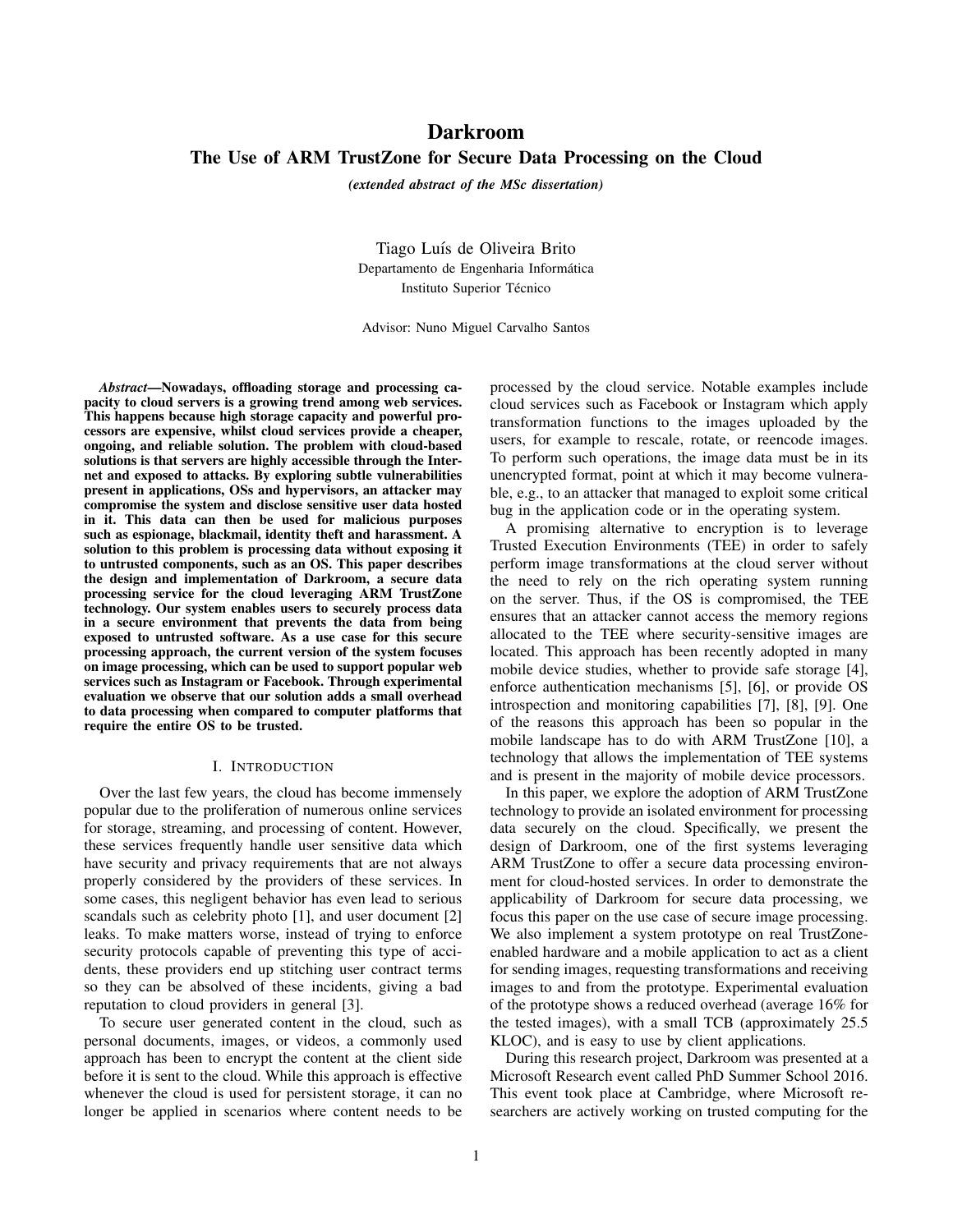cloud by leveraging Intel Security Guard Extensions (SGX). In addition a paper describing Darkroom was accepted at the Workshop on Mobility and Cloud Security & Privacy (WMCSP 2016) where it was presented in Budapest, Hungary, during the 35th Symposium on Reliable Distributed Systems (SRDS 2016).

The rest of this document is organized as follows. Section II describes the related work. Section III describes Darkroom's architecture. Section IV describes the implementation of the Darkroom prototype. Section V presents the results of the experimental evaluation study. Finally, Section VI concludes this document by summarizing our findings and future work.

#### II. RELATED WORK

Over the past years, extensive work has been focused on data security for untrusted cloud-hosted storage services. Systems such as Venus [11] or DEPSKY [12] protect data confidentiality by relying exclusively on cryptographic techniques performed at the client side. This approach tends to be attractive for users because it precludes the need to trust in specific components controlled by the cloud provider. The downside of this approach, however, is that encrypted data cannot be processed by applications, e.g., for performing image transformations, which reduces the applicability of this technique in the cloud. To overcome this limitation, researchers have studied ways to allow for encrypted data processing by leveraging advanced cryptographic techniques. CryptDB [13] is a representative example of such a system which employs homomorphic encryption to enable SQL query processing over encrypted relational databases. Nevertheless, systems such as CryptDB tend to limit the functions that can be executed, introduce considerable performance overheads, and depend on weaker cryptographic schemes when compared with traditional ones.

An alternative approach to securing cloud processing is to leverage Intel's upcoming technology Security Guard Extensions (SGX). SGX is a set of hardware extensions to the Intel architecture which enables processes to maintain secure address space regions. These regions are called *enclaves* and provide a Trusted Execution Environment (TEE) for running security-sensitive application code in isolation from the OS. Although this approach requires users to trust the SGXenabled hardware deployed by the cloud provider, enclaves can run arbitrary functions at native processor speed, hence faster than homomorphic encryption schemes, and provide strong security properties. In particular, enclaves' internal state cannot be accessed neither by privileged system code nor through memory probe attacks. Projects such as Haven [14] and VC3 [15] have started to explore ways to run unmodified legacy code and verified code, respectively, inside enclaves. However, some fundamental limitations need to be overcome in order to make this technology fully practical and robust [14]. Thus, similarly to SGX, we take a TEE-based approach in the design of our system, but explore the use of ARM TrustZone technology, which is more mature than SGX and available in commodity hardware.

ARM TrustZone is a security extension present in ARM processors that provides a hardware-level isolation between two execution domains: *normal world* (NW) and *secure world* (SW). Compared to the normal world, the secure world has higher privileges, as it can access the memory, CPU registers and peripherals of the normal world, but not the other way around. This different component isolation is enforced by a secure monitor present in the SW. More specifically, TrustZone checks and controls the state of the CPU through a NS bit, and partitions the whole memory address space into secure and non-secure regions. In order to perform a context-switch between the different worlds, TrustZone offers the Secure Monitor Call (SMC) instruction, which generates a software interrupt that is then handled by the secure monitor. TrustZone follows a similar approach with interrupts, where IRQs and FIQs can be configured to be either secure or non-secure interrupts. This means that secure interrupts can only be intercepted by the SW. This interrupt approach in combination with memory isolation is fundamental in guaranteeing peripheral access isolation between worlds. Additionally, TrustZone offers a secure boot mechanism that ensures the integrity and authenticity of the OS running on the SW, at system boot time.

Given that the majority of mobile devices are equipped with ARM processors, ARM TrustZone has been studied mostly to overcome security issues on mobile platforms. Many authors propose solutions based on TrustZone-enabled TEE for hosting mobile security services, which allow for: detecting and preventing mobile app ad frauds [16], implementing OS introspection mechanisms [7], enabling secure data storage [4], providing secure authentication mechanisms [5], implementing one-time-password solutions [6], or providing forensic tools for trusted memory acquisition [8]. Other systems provide general-purpose frameworks for splitting mobile app code and running it in the TEE [17] or enabling trusted I/O between the user and TrustZonebased services [18]. Existing systems, however, are not directly applicable to the cloud setting due to the cloud's specificity in terms of application requirements and system administration model. Brenner et al. [19] took some first steps to using ARM TrustZone on the cloud by building a TEE-protected privacy proxy for Zookeeper. Their system provides a confidential coordination service for distributed applications, which constitutes a different application scenario than the focus of our work.

#### III. DESIGN

This section describes Darkroom, a TrustZone-based system which allows for secure data processing on the cloud. To demonstrate the applicability of Darkroom for real world data processing, we focus this design on the image processing use case. Thus, this section describes a system capable of processing images without exposing them to untrusted components. This is done by leveraging TrustZone to securely process the images in isolation from the rich OS.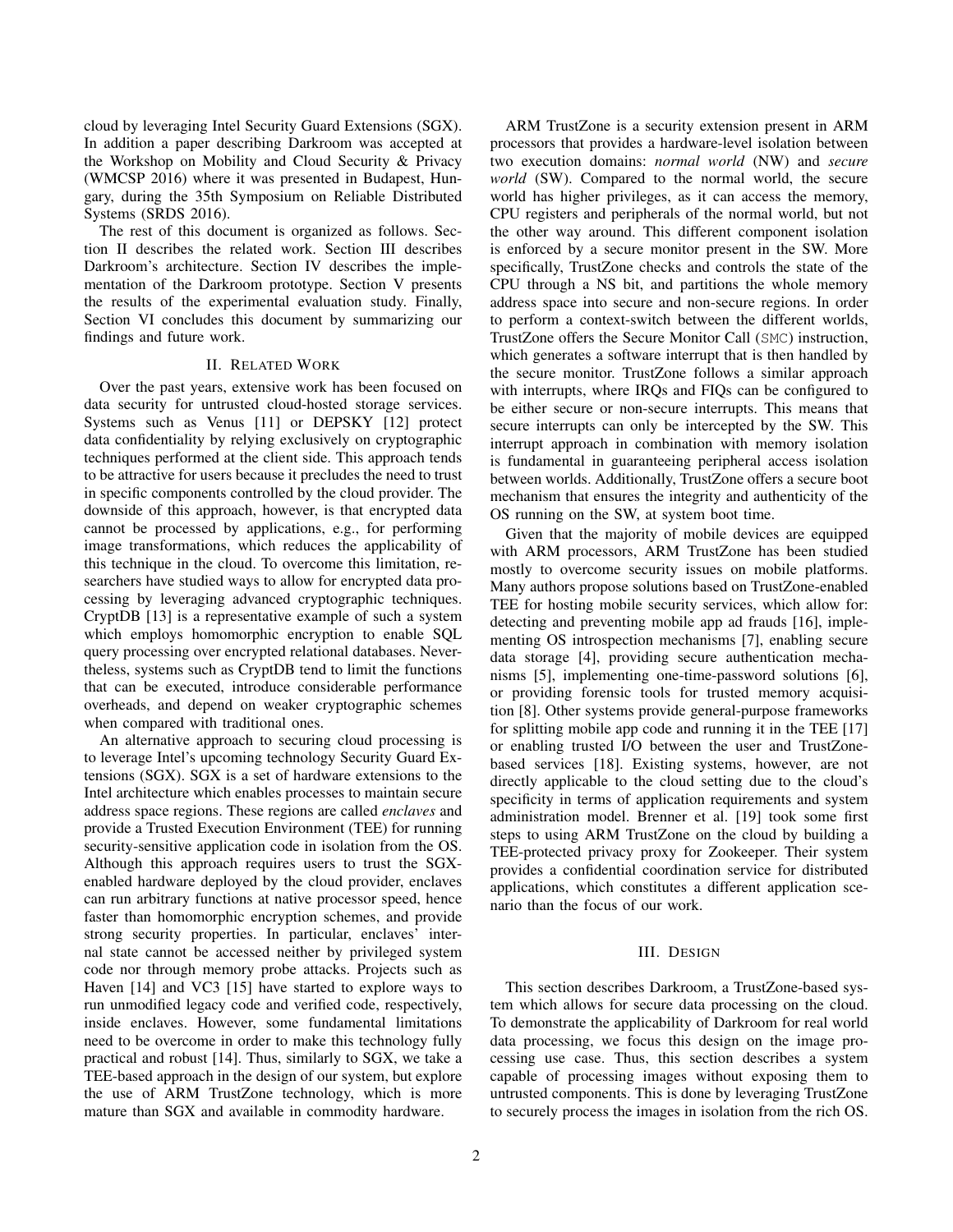

Figure 1. Architecture

#### *A. Assumptions and Threat Model*

To justify our design, we describe the assumptions and threat model considered for Darkroom. Our system aims to protect data processed on the cloud from being exposed to untrusted components. Since we assume an untrusted software platform, we can also assume an adversary which may acquire control of the provider's software infrastructure, interrupt the execution of the user program indefinitely (denial-of-service attacks are not considered by Darkroom) and falsify the results of calls made to the OS. To this end, we consider as untrusted all software running in the normal world of our TrustZone-aware platform.

As for the hardware, we assume the processor is correct, this is, we assume TrustZone features supported by the processor are correctly implemented and cannot be compromised by an attacker. On the other hand, we do not consider side-channel attacks, since solutions to these attacks require hardware modifications which are out of the scope of this paper. Note that we are primarily concerned with potential breaches from software exploits to normal world programs. In particular, we want to prevent attackers that manage to take over control of the application, or the OS residing in the normal world, from violating the confidentiality of user images. We assume that both cloud provider and cloud administrators are trusted. This is, we assume the cloud provider and cloud administrators are not colluding with an adversary and are not the adversary themselves.

#### *B. Architecture*

Figure 1 shows the components of our solution and represents a possible execution flow. The flow starts at a client application, which is represented by the mobile device. The client application sends an encrypted image to the Image Cloud Service component, which can store the image data locally. Both the Image Cloud Service and the OS run in the normal world. After uploading the image data, the client application issues a transformation request for the image. Upon receiving a transformation request, the Image Cloud Service sends the encrypted image data to the secure world. It also sends the transformation request and triggers a world-switch via the SMC. This gives control to the secure world which decrypts the image data and executes the requested transformation on it. After processing, the image is encrypted again and sent to the normal world.

The first NW component which interacts with the sensitive data is the Image Cloud Service. This component represents image processing services such as Facebook or Instagram. This is an untrusted application which leverages the Darkroom API to enjoy the secure processing capabilities of Darkroom. This API is the component which sends the data to the SW and is also responsible for triggering the worldswitch via the SMC instruction. Once the world-switch is triggered, the Darkroom kernel receives the encrypted data and redirects it to the two remaining SW components. The Crypto Engine is responsible for decrypting and encrypting the image while the Image Processing Engine is responsible for manipulating the unencrypted data.

ARM TrustZone specification [10] defines three main types of software architectures for TrustZone-aware systems. The first is a dedicated secure world OS, the second is a synchronous library of code inside the SW and the third is an intermediate option between the two. Our system needs the inter-world communication and small TCB offered by the library approach, but also needs the OS abstractions and flexibility offered by a secure world OS. For that reason we want to develop Darkroom as an intermediate approach between the two. This is done by building a small custom kernel which supports only the necessary features for Darkroom, such as memory management, threading and scheduling, while maintaining a small TCB.

# *C. Deployment on Cloud Servers*

We envision Darkroom to be deployed on servers maintained by the service provider. The provider must flash the firmware of its ARM servers so that the servers bootstrap into the secure world and run Darkroom's setup code before switching to the normal world and loading up a rich OS or hypervisor. This ensures the trusted code is executed before the untrusted rich OS can compromise the platform.

In this process, the provider generates a *root key* for each server, which is a public key pair  $KR$  whose private part  $(KR^{-})$  is bundled into the Darkroom image before it is flashed onto the firmware. The private part of this key will be accessible only by Darkroom and there will be a unique root key for each server. The public part  $KR^+$  is certified by the provider to assert its authenticity. This key is fundamental to ascertain the authenticity of the Darkroom instance to a remote client. Note that, in addition to the root key, the Darkroom image contains public keys of cloud administrators authorized to perform security operations, such as setting up image transformations.

The secure boot mechanism offered by TrustZone ensures that the software running inside the secure world is authentic to that flashed by the provider and is not the result of an attack performed at boot time, the most critical point in time when the system is more vulnerable to attacks. Together, the secure boot and secure deployment features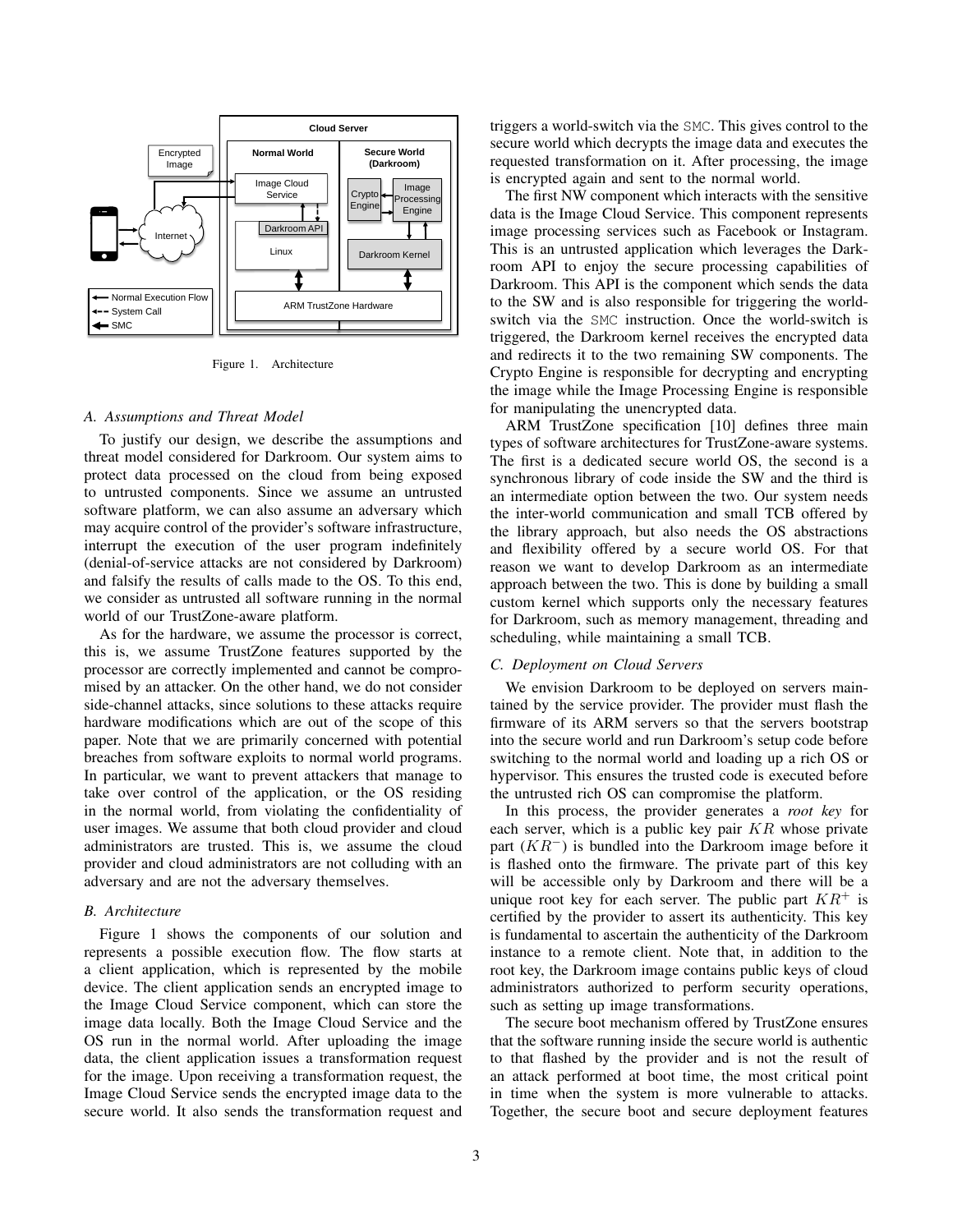guarantee to a remote client that the system is running a unmodified Darkroom instance, but do not guarantee that Darkroom is effectively running in the secure world. This is because, unlike Intel SGX, ARM TrustZone does not support hardware-based attestation.

#### *D. Setting Up Image Transformation Functions*

Once a cloud server is up and running, the rich operating system takes up control of system resources and Darkroom is suspended until requests arise from the normal world to perform image transformations (e.g., image rescaling). To allow for additional flexibility, rather than hardcoding transformation functions (TF) into the firmware, these functions can be loaded dynamically by cloud administrators into the Darkroom runtime. This makes it easy to upgrade the system with new or more efficient functions without the need to reflash the servers' firmware.

To support dynamic loading of transformation functions, we must ensure that the loaded code is trustworthy. This is because this code will have access to the raw image data submitted by clients and can potentially compromise that data. In addition, we must provide mechanisms that allow transformation functions to be uniquely identified in order to ensure that the correct transformation is applied to a given image. Such mechanisms must be able to tolerate modifications in the set of available transformation functions, as these can be installed from the system.

To ensure that the transformation functions installed into the Darkroom runtime are trustworthy, we require that such functions are installed or uninstalled only by trusted cloud administrators. In particular, to install a TF, a cloud administrator must issue a *load* request which must be signed by the administrator key  $(KA)$ . Darkroom validates the request against the public part of the authorized admin key  $KA+$  and allows the operation to proceed if the test passes; otherwise the operation is aborted. To uninstall a TF from the system, the corresponding *unload* request must also be signed by a trusted cloud administrator. To allow for unique identification of a given TF, Darkroom leverages the hash of the TF binary. This binary is included into the (signed) load request provided to Darkroom. This request contains additional meta-data that indicates the TF name and the type of input parameters, e.g., *rotation (int degree)*.

#### *E. Performing Image Transformation Operations*

Normally, performing image transformations involves a four-stage life cycle. First stage is to securely *setup* a shared key between the client and the secure service. This stage is only performed once per client and will allow the server to check the integrity of the messages exchanged afterwards. The second stage is to securely *upload* an image from the client to the server. In this process, we must ensure that the image is encrypted such that it can only be decrypted within Darkroom. The third stage corresponds to *transforming* the image by invoking a transformation function of Darkroom. Note that one or more transformations can be chained together (e.g., rotation followed by scaling, etc.). Forth stage is to *download* the result of the transformed image while allowing only the client to decrypt the resulting image. In addition, the client must be able to trace the authenticity of the transformation sequence in order to ensure that the resulting image derives from a valid sequence of transformations properly applied to the original image.

But before explaining these stages, we must describe a necessary pre-configuration step. In particular, Darkroom must be set up with a public key pair called *service key*  $(KS)$ . The role of this key is to associate the image transformation operations to a specific cloud service (whose logic runs in the rich OS and client). To this end, cloud administrators must generate the key pair KS and securely load it to the Darkroom runtime of each server. Security is achieved by mutually authenticating the cloud administrator's key with the server's root key. Once the service is loaded into each server, it is now possible to perform the following four stages, represented visually in Figure 2:

*1. Initial setup::* To allow the Darkroom service and client to check the integrity of future exchanged messages, the client needs to share a secret key with the service. The client generates a symmetric key  $KC$  which will be the client key associated to that client. This key is sent to Darkroom encrypted with the public service key of the server  $KS^+$ . Additionally, the client also sends a challenge to account for freshness in the exchange. The secure service receives this request and generates a client identifier cID which the client must use in future communications in order to identify the messages. The server then sends this client ID together with the answer to the client's challenge and encrypts this message with the newly exchanged shared key.

*2. Image upload::* To securely upload the image to the cloud server, the client simply generates a symmetric key  $KI$  and encrypts the image with that key. Then,  $KI$ is encrypted with the public key  $KS^{+}$  to ensure that the image can be decrypted only by Darkroom-enhanced servers allocated to the service to which  $KS^+$  is bound. For integrity verification, the client also computes the HMAC of the message using the client key  $KC$ , where the message  $m$  is the concatenation of the encrypted image and encrypted key KI. The resulting blob  $\{I\}_{KI} \{KI\}_{KS}$ + *HMAC*(m, *KC*) is then uploaded to the cloud service. We name this blob: *envelope*. With this envelope stored on the normal world OS Darkroom achieves the goal of securely storing the sensitive data in the normal world operating system. This is because the envelope comprises the image data in such a way that only Darkroom can access the raw content. Additionally the client also sends an image identifier  $iID$  to identify this envelope inside the Image Cloud Service.

*3. Image transformation::* When the client wants to request a transformation on a specific image it needs to send a transformation request to the Image Cloud Service running on the server platform. In this message the client needs to specify the client ID (cID), so Darkroom can select the correct client key  $KC$ , the identifier of the image to be transformed  $(iID)$ , the identifier of the new resulting image  $niID$  and the transformation identifier  $tID$  (note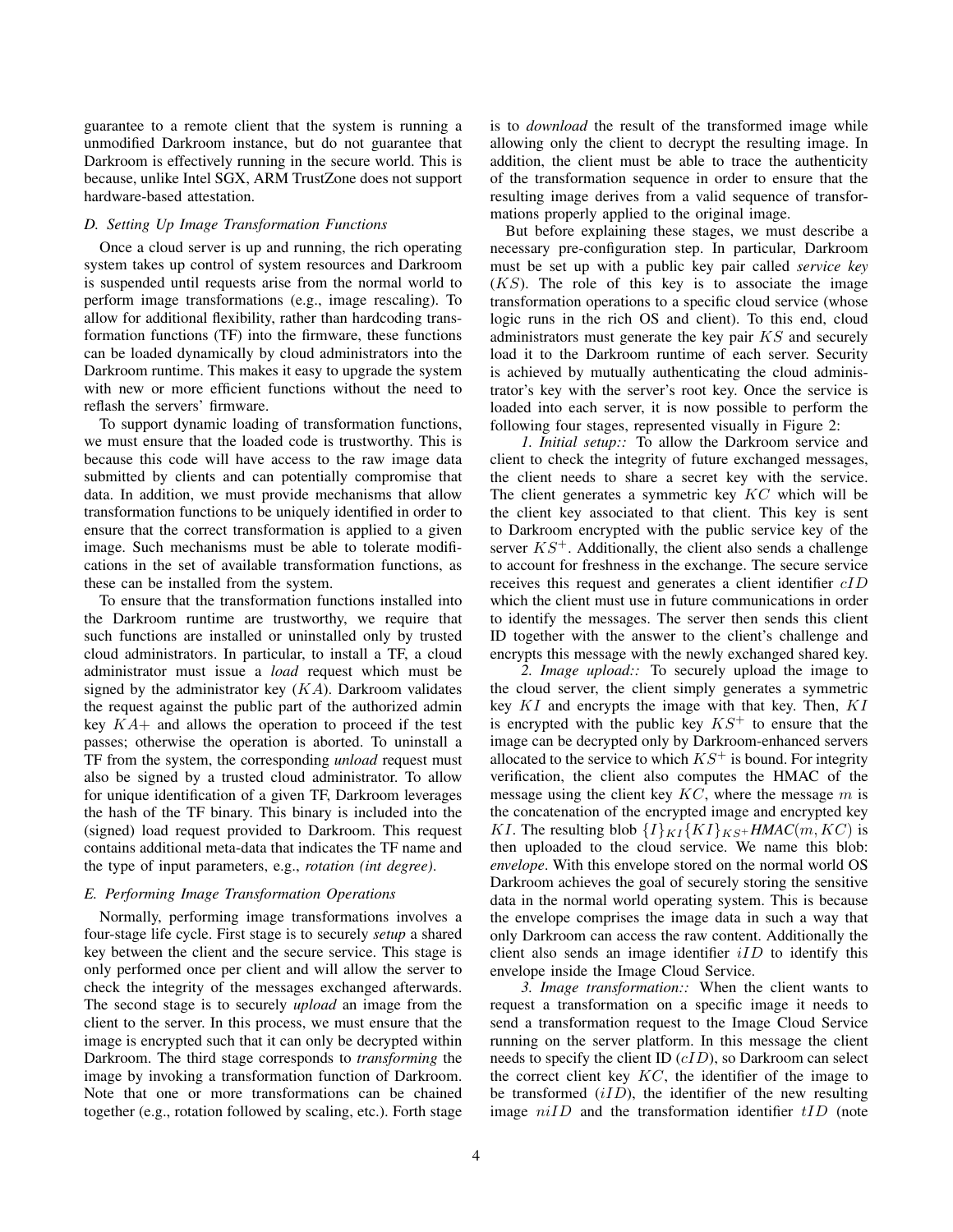

Figure 2. Communication of Darkroom processing stages.

that more than one transformation can be requested at the same time). The transformation identifier is encrypted with the Darkroom's public key  $KS^+$  in order to maintain the transformation request confidential between the client and the secure service. Additionally, the client also sends an HMAC for integrity checking.

Whenever the cloud service needs to perform some specific transformation to the encrypted image, it makes a request to Darkroom by invoking a specific system call (through the Image Cloud Service). Through this system call, the service provides as input the image envelope, the encrypted IDs of the transformations to be invoked, and any additional parameters required by the transformation function. The system call issues a world switch to Darkroom, which performs three steps: 1) obtains the encryption key KI by decrypting it with the private part of the service key  $(KS^-)$ , 2) validates the message integrity by recomputing the HMAC of the message m in that envelope, and 3) decrypts the image using KI. If all goes well, Darkroom executes the requested transformations and produces another envelope containing the resulting image encrypted with the symmetric key  $KI$  (which means that only the original message owner and Darkroom-enhanced servers will be able to decrypt the resulting image). To be able to trace the transformations that were applied to a given image, Darkroom builds a cryptographic-protected log which is included in the resulting envelope. The log contains a hash chain of the history of transformations applied to the image.

*4. Image download::* Finally, the last stage is to download the resulting image to the client and recover it. Since the client has access to the key  $KI$ , it can perform the same sequence of steps as Darkroom in order to validate the integrity of the image and decrypt it. In addition, since the envelope contains a history of transformations performed to the image, it is possible to verify that the received image has resulted from a sequence of transformations applied to the original image. The client sends a download request which contains the client identifier  $cID$  and the identifier of the image envelope to be downloaded,  $niID$ . The return is the envelope of the new image nI.

## IV. IMPLEMENTATION

We implemented a prototype of Darkroom for the Freescale NXP i.MX53 Quick Start Board. A fundamental concern when building our system was to keep a small Trusted Computing Base (TCB), which essentially consists of the components that live in the secure world: Darkroom Kernel, Cryptography Engine, and Image Processing Engine. Next, we describe the most relevant implementation details of the components of our prototype.

#### *A. Darkroom Kernel*

The Darkroom kernel is a fundamental component of our system. It lives in the secure world and is responsible for memory management, thread execution, and context switch operations between worlds. To reduce the chance of code vulnerabilities and keep the kernel size small, we adopted the Genode [20] framework to build our secure world kernel. Genode is a framework for building special-purpose OSs. It offers a collection of small building blocks, out of which we can compose a custom system to fit the needs of Darkroom's design. This framework includes building blocks such as kernels, device drivers, library support and protocol stacks. Leveraging the strictly necessary building blocks we can build a runtime with a low trusted computing base complexity yet support the features described above.

Genode offers a custom kernel called *base-hw* made for the i.MX53 QSB which runs in the secure world and has a codebase of 20 KLOC (thousand lines of code), much smaller than the Linux kernel. In addition, Genode implements a Virtual Machine Monitor (VMM) which manages a custom-made paravirtualized Linux kernel in the normal world. The use of the *base-hw* microkernel allowed us to focus on the problem we want to solve by offering a platform on which to build the Darkroom kernel. Taking this into account, the *base-hw* microkernel does not solve all low-level problems associated with Darkroom, such as the inter-world communication, but it significantly decreased the difficulties of implementing a microkernel from scratch.

The VMM is prepared to support basic context-switches requested by the normal world runtime. This TrustZoneaware VMM, or TZ VMM, saves the processor state (registers and stack) when a SMC instruction is executed and restores this state when the control is given back to the NW. But it still lacks a mechanism to identify the source of the SMC, a mechanism to send arguments between worlds and a mechanism for the SW to receive an image envelope. To solve this problem we modified the original VMM to use CPU registers to send arguments form the NW to the SW. The secure world can read the registers from the saved CPU state of the normal world and interpret them.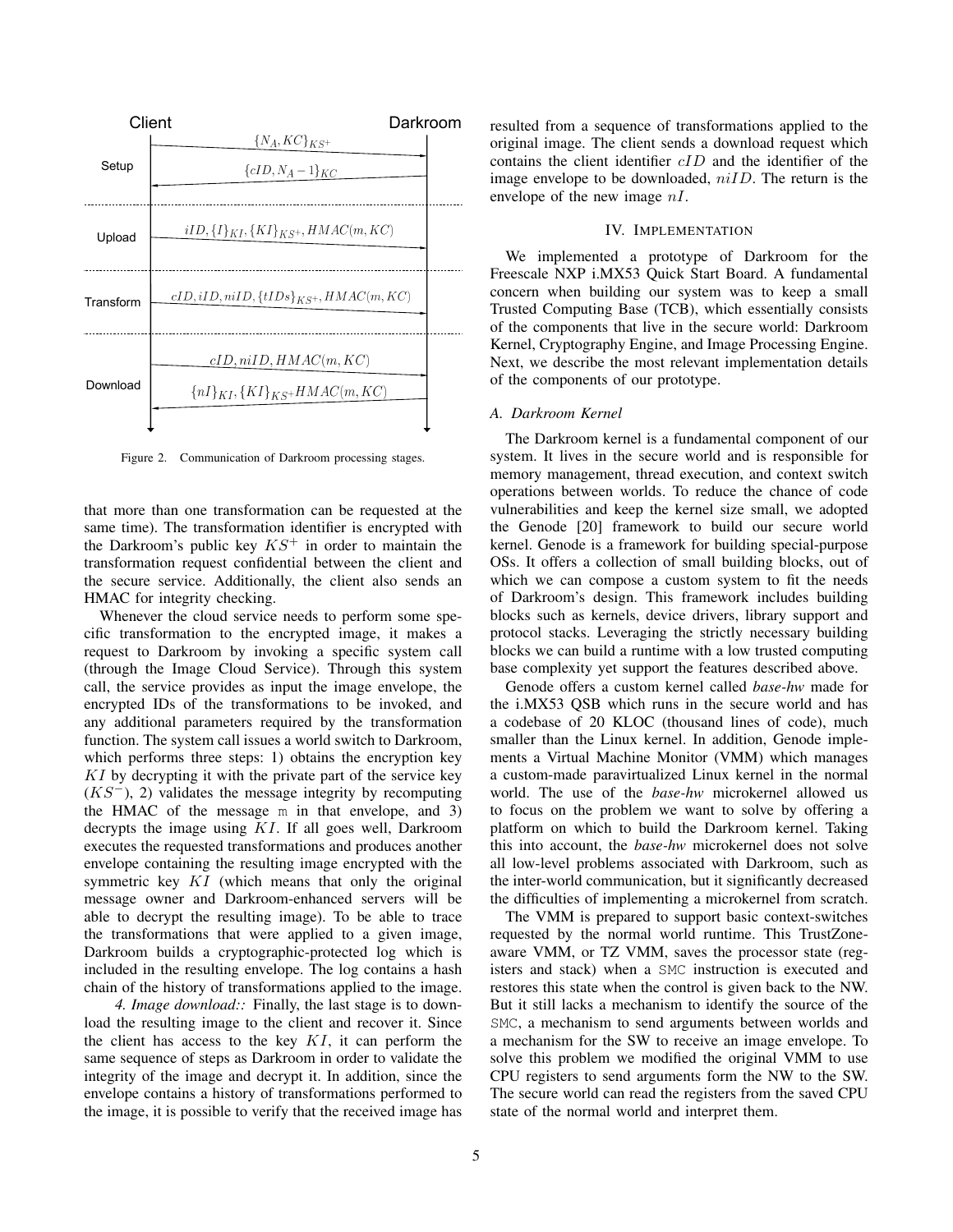Another important mechanism we want to add to TZ VMM is the ability to receive large amounts of data from the normal world OS. But the CPU registers can only store four byte words, meaning that, to support large amounts of data communication between both worlds, we have to employ the use of CPU registers to send metadata to the secure world, which the kernel can then use to recover the intended data. As described in Darkroom's design, the interworld communication of images is done through the use of a shared memory strategy. To this end, the metadata we send allows the secure world to access the shared memory region where the image data is stored. The metadata sent to the secure world via CPU register one  $(r1)$  and two  $(r2)$  are the physical address corresponding to the start and size of the allocated memory region, respectively. This allows the secure kernel to access this shared memory region.

#### *B. Normal World Components*

To communicate with the remote client we implemented a normal world application. This application, built on top of the normal world Linux kernel, is responsible for the network communication (upload and download of image envelopes) and storing the envelope containing the image to be processed in the normal world operating system's file system. Additionally, this application is also responsible for sending the image envelope and corresponding desired transformation request to the secure world kernel through the use of the Darkroom API. The purpose of this application is to simulate a realistic server app, such as Facebook or Instagram, which can enjoy the security features introduced by Darkroom in secure image processing.

In order for untrusted applications running on top of the normal world operating system to use Darkroom, the rich OS needs to support a mechanism for these applications to request a world-switch. We modified the Linux kernel and implemented the Darkroom API as a flexible solution which allows user-level applications to request a world-switch to the NW rich OS. The Darkroom API offloads the worldswitch related operations to the kernel by offering the new smc system call, which is responsible for allocating and preparing the shared memory region, proceeding with the world-switch request via the SMC interrupt and returning the results back to the user-level application.

To allocate the shared memory region inside the smc system call we leverage the kmalloc function and copy the content of the envelope to the newly allocated share memory region. We then call the virt\_to\_phys funtion to translate the virtual memory address returned by kmalloc to a physical memory address the secure kernel can use. Before triggering the SMC instruction, the physical address of the shared memory region is written to register one  $(r1)$ , the size of the image envelope is written to register two (r2) and, finally, the transformation identifier is written to register three  $(r3)$ . This allows the secure world to access the shared memory region via the physical address, read that memory region according to the size and process the image transformation identified.

Table I DESCRIPTION OF THE TRANSFORMATION FUNCTIONS IMPLEMENTED.

| <b>Name</b>     | <b>Description</b>                 |
|-----------------|------------------------------------|
| T1              | Grey-scale transformation          |
| T2              | Color invert transformation        |
| $\overline{T3}$ | Color swap transformation          |
| T <sub>4</sub>  | 90 degree rotation transformation  |
| T <sub>5</sub>  | 180 degree rotation transformation |
| $\overline{76}$ | Mirror transformation              |

#### *C. Cryptographic Engine*

To support the cryptographic operations described in Darkroom's design, we implemented a software component to run on top of the Darkroom kernel. This component supports the management of both symmetric and asymmetric cryptographic keys and implements core cryptographic algorithms. The protocols supported are AES-128 for symmetric cryptography, RSA for asymmetric cryptography and HMAC with MD5 as an hashing function.

The development board used for our implementation of Darkroom has a hardware component called Symmetric/Asymmetric Hashing and Random Accelerator (SA-HARA). This hardware component is a security coprocessor which implements symmetric encryption algorithms, such as AES, DES, 3DES, RC4 and C2, public key algorithms, such as RSA and ECC, hashing algorithms, such as MD5, SHA-1, SHA-224 and SHA-256, and a hardware true random number generator. Because we want to keep the software trusted computing base small, the use SAHARA would allow us to support the needed cryptographic features without having to rely on software implementations and without the challenges of implementing these algorithms on an embedded platform. The problem is that SAHARA is a proprietary hardware coprocessor, and we were not given access to the necessary documentation needed to leverage this cryptographic hardware technology.

Instead we had to resort to software implementations of cryptographic algorithms. We managed to implement all the necessary cryptographic algorithms to support the features described in Darkroom's design by adapting the popular *mbed TLS* cryptographic library [21] for the AES-128 protocol and simpler implementations for the remaining RSA and HMAC algorithms. We had to resort to these simpler implementations for the remaining algorithms because *mbed TLS* relies on many Linux specific system calls for file management, input/output and for entropy gathering which the *base-hw* microkernel does not support. On the other hand, for a deployment environment, the system would be better-off using a hardware coprocessor like SAHARA. The use of this coprocessor would not only allow for a reduced TCB but also better performance.

#### *D. Image Transformation Functions*

The Image Processing Engine runs on top of the Darkroom kernel and manages the transformation functions loaded into the system. These functions are responsible for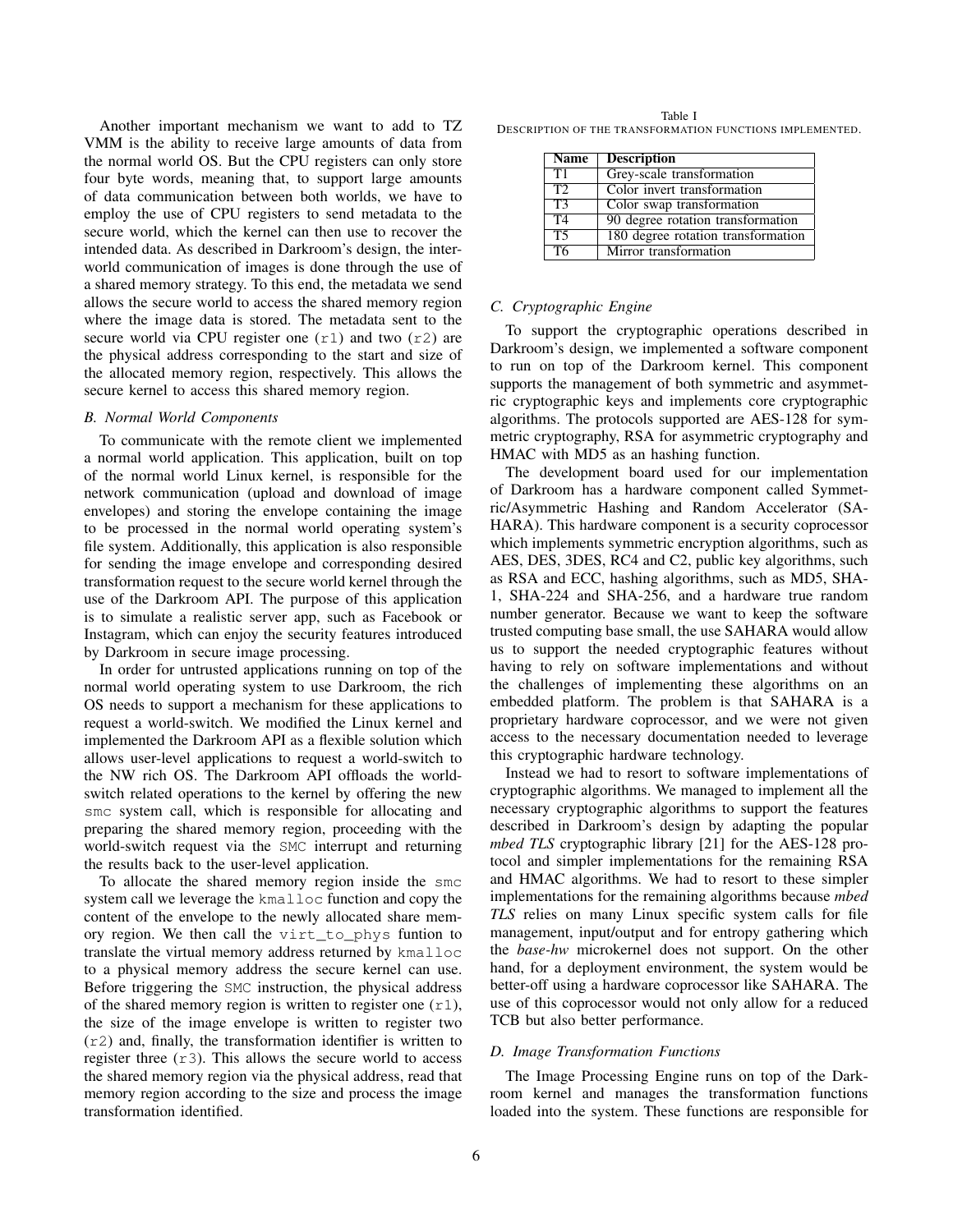| for $(i = 0; i < \text{length}(\text{oldp}); i++)$<br>$color = oldpi[i];$ |
|---------------------------------------------------------------------------|
| alpha = $\text{(color} >\; 24)$ & $0 \text{xff}$ ;                        |
| $red = (color \gg 16) \& 0xff;$                                           |
| qreen = $\text{(color} >\text{)} 8)$ & $0 \text{xff}$ ;                   |
| blue = $color & 0xff;$                                                    |
| $lum = (red * 0.299 + green * 0.587 + blue * 0.114)$ ;                    |
| $newp[i] = (alpha<<24)   (lum<<16)   (lum<<8)   lum;$                     |
|                                                                           |

Listing 1. Sample code of gray-scale transformation function.

effectively processing the image data sent from the client in an isolated environment managed by the kernel. In our current prototype, we implemented a small set of simple transformation functions just to demonstrate the feasibility of our approach. In a real world setting, more sophisticated functions could be developed in order to serve the needs of external services such as image managing websites, social networks and personal record management services. The transformation functions currently implemented in our system are listed in Table I. All transformations offered by this component were implemented from scratch without having to rely on any image library. Listing 1 provides the sample code of a transformation function to change the color palette of the image to gray scale.

The choice of implementing these image transformations without using an image library relies on the fact that, similarly to cryptographic libraries, image libraries such as *libpng*, *libjpeg* and *libtiff* depend on large TCBs and implementing these in Darkroom would have a significant impact on the size of Darkroom's TCB. The alternative to implementing these libraries is to process the pixels of these images directly. This means the image envelope sent to the secure world must not contain the image in its encoded, compressed format but rather the uncompressed image pixel data. To do this, the client application, described above, is responsible for decoding the image and retrieve the pixel data to be sent to the Darkroom server.

In Darkroom's design we described dynamic loading of transformation functions. This feature allows a trusted cloud administrator, whose key is provisioned inside Darkroom, to add new transformation functions without having to reflash a new version of the system to the platform. But supporting dynamic loading of binary functions in low-level languages like the C programming language is not easy. On the other hand, if Darkroom could support a interpreter for a language such as the Python programming language, then the support for dynamic loading of image transformation functions would be possible. To do this, a client Python application can serialize a function's bytecode which the server will reconstruct and call it, thus effectively supporting dynamic loading of functions.

# V. EVALUATION

In this section we study the performance of our prototype through micro-benchmarking, the size of the trusted computing base and implementation specific features regarding implementation choices made during the prototyping phase.



Figure 3. Execution time of all transformations.

#### *A. Methodology*

Our evaluation testbed consisted of an i.MX53 Quick Start Board, featuring a 1 GHz ARM Cortex-A8 Processor, and 1 GB of DDR3 RAM memory and an LG Nexus 4 device, featuring a Quad-core 1.5 GHz Krait processor, and 2 GB of DDR2 RAM memory as a host device for the client mobile app. The board executed our system from a mini SD card flashed with the modified Genode and Linux versions. For each experiment, we report a mean of 50 runs and the corresponding standard deviation. We also stress that the results recorded in these experiments were collected after both the normal and secure world components were compiled with the O3 optimization flag.

# *B. Performance of Image Transformation Functions*

The goal of this evaluation is to measure the performance of our image transformation functions. In order to have a baseline for our image processing service, we measure the execution time of processing images in the normal world and compare these times with the execution of processing the same image transformation functions using Darkroom. When comparing these execution times we can conclude if there exists a penalty for the use of Darkroom features, such as the context-switch, and more specifically of components such as the base-hw microkernel.

Table I presents the six different image transformations supported by our prototype, as well as the names we picked to identify them during our result analysis. To get a clear and visual perspective of the performance costs of these transformations, we chose to measure their execution time over a single image. The image we picked has a 1024x1024 pixel resolution, not only because it is a resolution supported by many of today's mobile devices, but also because it is a common resolution for network computing devices. Figure 3 shows the execution times of all these transformations.

By analysing this graph, which depicts the execution time in milliseconds in the Y-axis and the corresponding transformation in the X-axis, we can observe a constant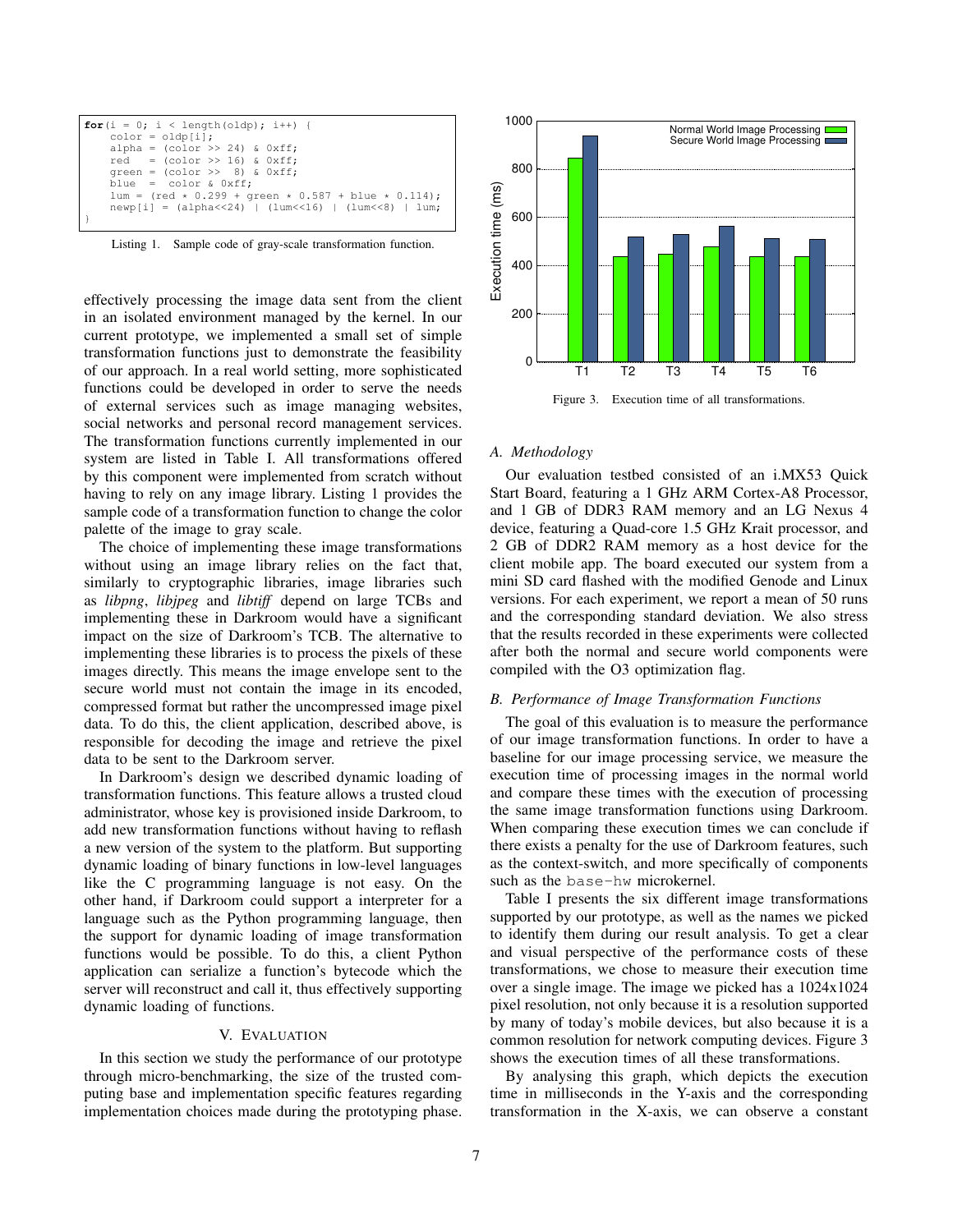Table II OVERHEAD (IN MS) OF EVERY TRANSFORMATION FOR EACH IMAGE.

| Image     | Mean  | <b>STDEV</b> | Mean $(\% )$ |
|-----------|-------|--------------|--------------|
| 128x128   | 0.17  | 0.41         | $15.7\%$     |
| 256x256   | 5.01  | 0.96         | 16.1%        |
| 512x512   | 20.15 | 1.71         | 16.4%        |
| 1024x1024 | 80.63 | 6.83         | 16.4%        |

penalty for the secure world execution flow, right bar, when compared to the same transformation executed in the normal world, the left bar. This is associated to the overhead of the context-switch, the implementation of the base-hw's memory manager, scheduler and compiler optimizations.

We can observe that the penalty is constant across all transformations, even when the transformation has an execution time above that of other transformations. We also measured the same procedure for smaller images. Table II shows the difference between executing an image transformation in the normal world and executing the same transformation using Darkroom, across all images. We observe that the mean percentage of the overhead remains almost the same for all images (approximately 16% overhead). Considering the added security features supported by Darkroom, this overhead is negligible, since for the larger 1024x1024 resolution image we observe an overhead of less than 100 milliseconds (unnoticeable by the user).

#### *C. Context-switch Overhead*

After analysing the performance overhead of using the secure world for image processing, we evaluate the overhead of switching from the normal world Linux kernel to the secure world runtime. This allows us to better understand how much of the overhead measured in the section above is caused by the context-switch. To evaluate the context-switch overhead we measured the execution time of transformation T1 for different image resolutions. We focused on T1 since it is the most computationally demanding of all transformations implemented in the prototype.

Figure 4 shows the impact of T1 on the same images used for the previous test. The execution time is divided into three parts: the transformation itself, the context-switch, and cryptographic operations. In this graph the Y-axis represents the execution time in milliseconds of the same execution flow described before. On the X-axis we can see the different sized-images used for this evaluation. The bottom rectangle of each bar represents the execution time of the cryptographic operations performed in Darkroom. The middle rectangle represents the context-switch execution time and the top rectangle represents the execution time of the image processing stage, the image transformation itself.

Note that the context-switching mechanism includes the execution of our custom syscall from the normal world application, allocation of memory for the shared buffer, translation of the virtual memory address to a physical address, and the call of the SMC instruction, which triggers the world-switch. This is why larger images cause a more noticeable overhead than smaller images, to the point where



Figure 4. Execution time of the grey-scale transformation.

the context-switch overhead for smaller images is no longer visible in the figure. Another important aspect to note is that the cryptographic stage in the secure world also has some implementation differences which affect the execution time of the secure world execution flow. The secure world has more buffer allocations and more additional data copying operations to protect the image data in a secure memory region, which causes the overhead visible in the figure.

# *D. Image Envelope*

In this section we start by studying the impact of performing image decoding on the client instead of performing it on the secure world runtime, i.e., to send the raw pixel data (e.g.: bitmap image) to Darkroom instead of sending the original image format (e.g.: jpeg), which might be compressed. We then compare the size of encoded images with the size of these same images decoded into raw pixel data. This allows us to evaluate the impact of using uncompressed bitmap images in Darkroom instead of the original compressed format. We then study the overhead of using the image envelope structure, such as the size overhead, to securely send and store the sensitive images.

Encoded images are subject to compression techniques which allow them to maintain a small size while representing a large amount of data. These techniques are useful when images are transmitted through the network. The disadvantage of this approach is that the end nodes must be capable of decoding these images in order to display or process them. Darkroom was not fitted with this decoding capability in order to maintain a small TCB. For this reason, images sent to Darkroom must be in its decoded (raw pixel) format.

Figure 5 shows the difference in size between the encoded JPEG images and their equivalent decoded format. In this figure, we can observe that the encoded JPEG format has a much smaller size than the decoded bitmap image. In fact, for the 1024x1024 resolution image we have an increase of 365% of the image size. The consequence is that this increase may be responsible for a lower performance when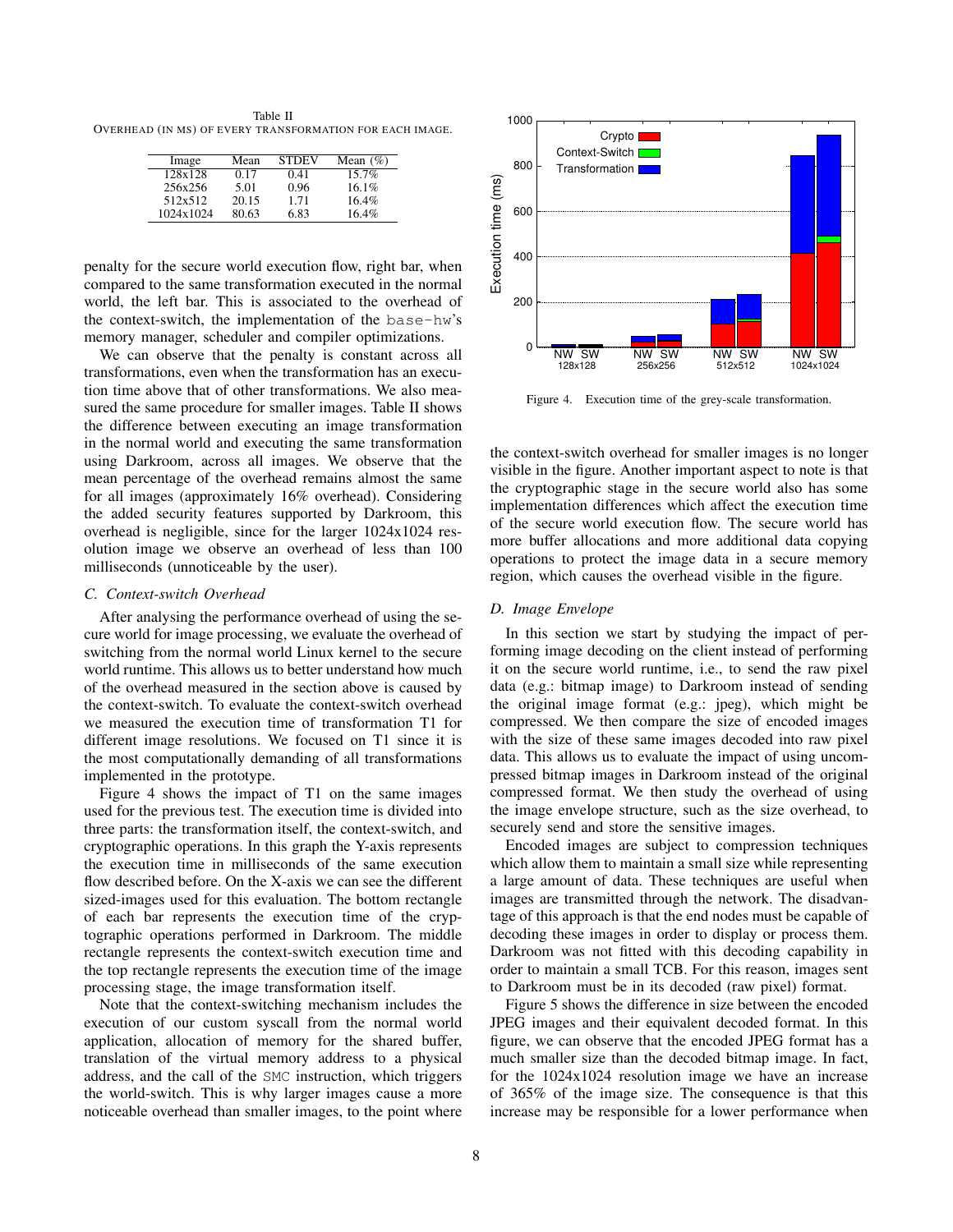

Figure 5. Size comparison between encoded JPEG and decoded Bitmap.

Table III SIZE COMPARISON BETWEEN THE IMAGE AND ENVELOPE (BYTES).

| Image     | JPEG   | Envelope | Overhead | Percentage |
|-----------|--------|----------|----------|------------|
| 128x128   | 14380  | 14544    | 164      | 1.14 $%$   |
| 256x256   | 48617  | 48784    | 167      | $0.34\%$   |
| 512x512   | 198500 | 198656   | 156      | $0.08\%$   |
| 1024x1024 | 681500 | 681664   | 164      | $0.02\%$   |

uploading and downloading the images to the secure service on the cloud. But, even though we can observe a large increase on the size of the image, we believe the use of a decoded image format is wise because it allows us to maintain a smaller TCB. As an example, we measured the code base of the two most popular image libraries, libjpeg and libpng, and concluded they have large code bases of approximately 106 KLOC and 43 KLOC, respectively. By allowing Darkroom to directly process decoded pixel data, we were able to implement six transformation functions with a code base of approximately 1300 LOC.

We proceeded with measuring the size overhead of using the envelope structure. Table III shows in detail the added size between the original data and the envelope. We can state that the envelope overhead is independent of the size of the image because different-sized images show a constant penalty of approximately 165 bytes. This increase, which corresponds to the size of the image key and the message authentication code, is so small compared to the size of the original image that we can consider it negligible.

# *E. Trusted Computing Base Size*

One of the major requirements for Darkroom is to maintain a small TCB. In order to evaluate the TCB of our prototype we have measured its codebase and compared it to the measurements of other systems, such as microkernels, a full-featured kernel and popular libraries. We also analyse the TCB of the Darkroom kernel when compared to the *base-hw* microkernel from which it was adapted.

Table IV shows the measurement of the codebase of several systems. As we can see, both Darkroom and *base-*

Table IV CODE BASE SIZE COMPARISON.

| System             | Code Base Size |
|--------------------|----------------|
| Linux kernel       | $10400$ KLOC   |
| Libjpeg            | 106 KLOC       |
| Fiasco.OC          | 60 KLOC        |
| Darkroom prototype | 25.5 KLOC      |
| base-hw            | 20 KLOC        |

*hw* have a much smaller codebase than that of the other mentioned systems. This happens partially because the *basehw* microkernel was built from scratch specifically for this platform, while the other systems are built to be deployed on different platforms. Additionally these systems support features which are not needed by Darkroom or the *base-hw* microkernel.

We can also see that Darkroom has a larger code base than the *base-hw* microkernel from which it was adapted. This is because, in order to support the design of Darkroom, our prototype must implement additional features. Note that the original VMM implemented by Genode developers is not included in the *base-hw* microkernel's codebase, because it was originally implemented as a client application running on top of it. In addition to the original *base-hw*, our Darkroom prototype also implements the modified TZVMM (815 LOC), a cryptographic engine (2516 LOC), an image processing engine (1364 LOC) and miscellaneous code (792 LOC) for reading/writing to block and serial devices.

## *F. Security Considerations and Limitations*

The attack surface of Darkroom comprises the SMC instruction exposed via the Darkroom API and the shared memory region allocated for each world-switch request. The Darkroom API is relatively narrow, which limits the exposure of code vulnerabilities. The shared memory region allocated for each world-switch request is only used to read and write data rather than executing possible code loaded to it, which makes its use for attacks unlikely.

ARM TrustZone supports secure memory allocated for the secure world. This renders all memory allocated to the secure world as inaccessible by the normal world. Using this approach, TrustZone protects the secure world from a compromised normal world trying to infect it. But ARM TrustZone does not encrypt the secure world memory nor does it protect the system from bus monitoring attacks.

When the NW application requests a world-switch via the Darkroom API a compromised rich OS can spoof or deny this request. But this action can be detected by the client application, since the result of the requested processing will not correspond to the desired transformation. The same is true for denial-of-service attacks where the compromised OS ignores the request of the normal world application. In both cases the sensitive data inside the envelope is protected and never becomes exposed to the compromised components, meaning that the security properties guaranteed by Darkroom are still maintained.